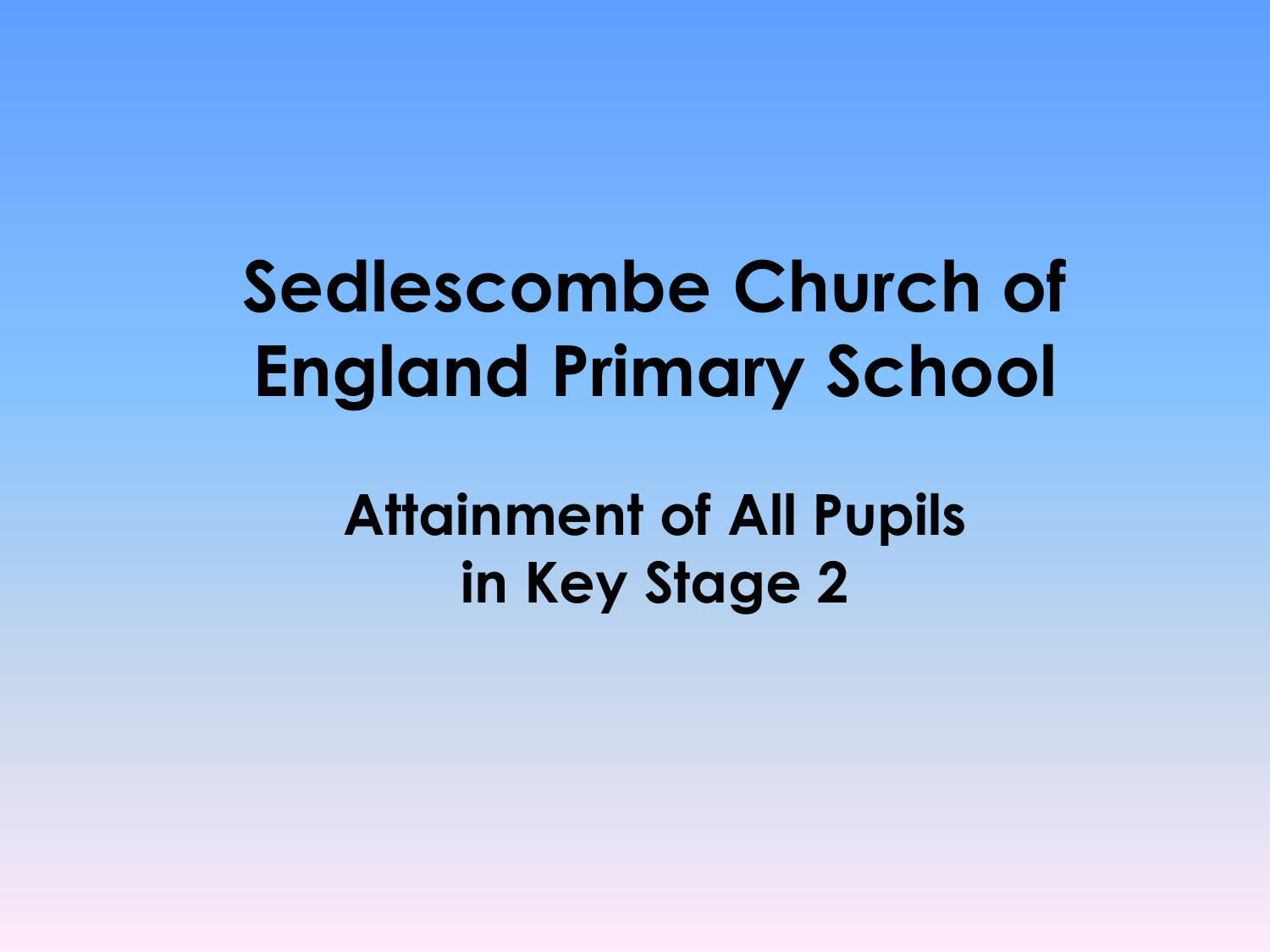#### **READING Percentage of children working at the expected standard or above.**

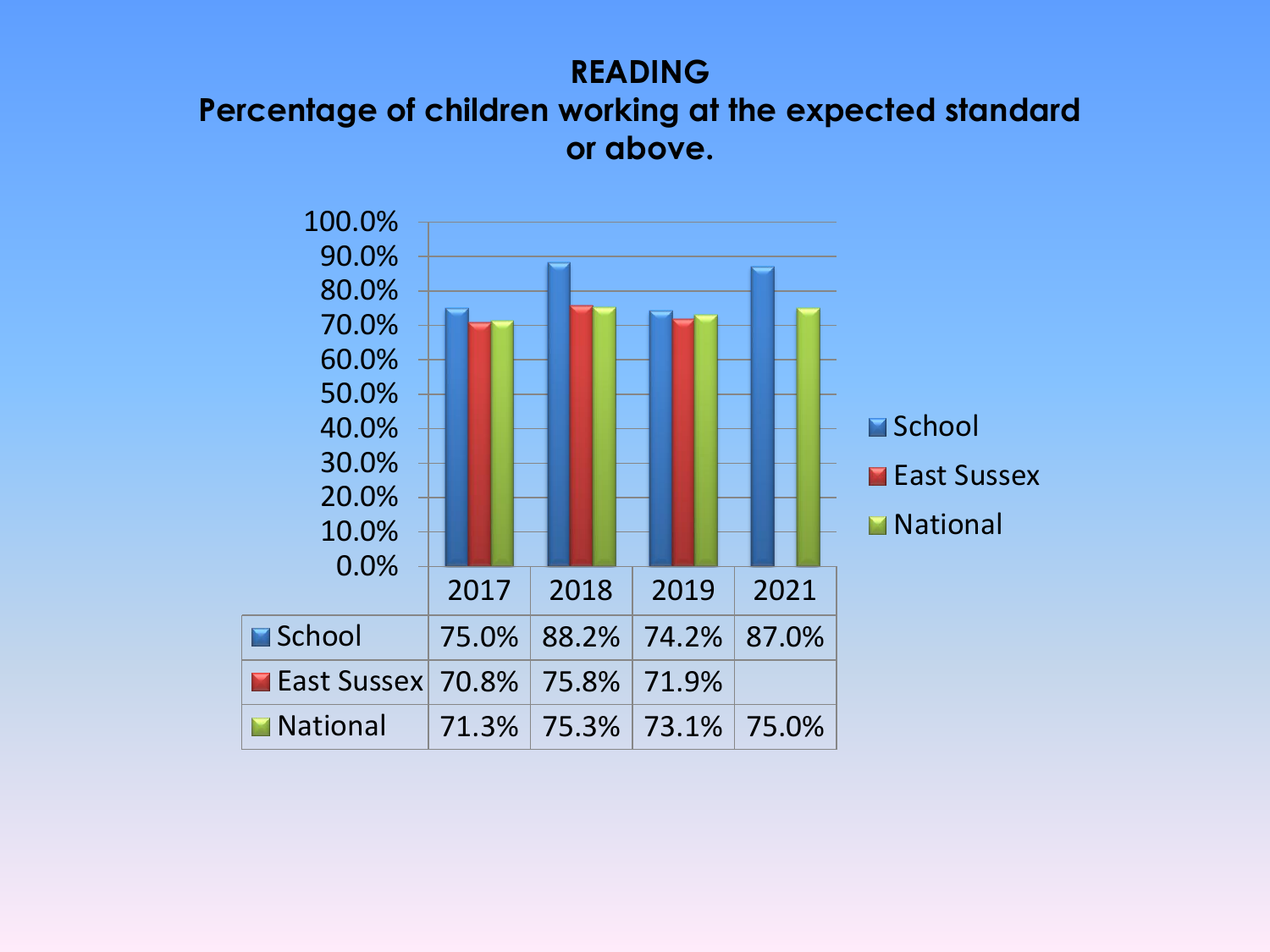# **READING Percentage of children reaching a higher standard**

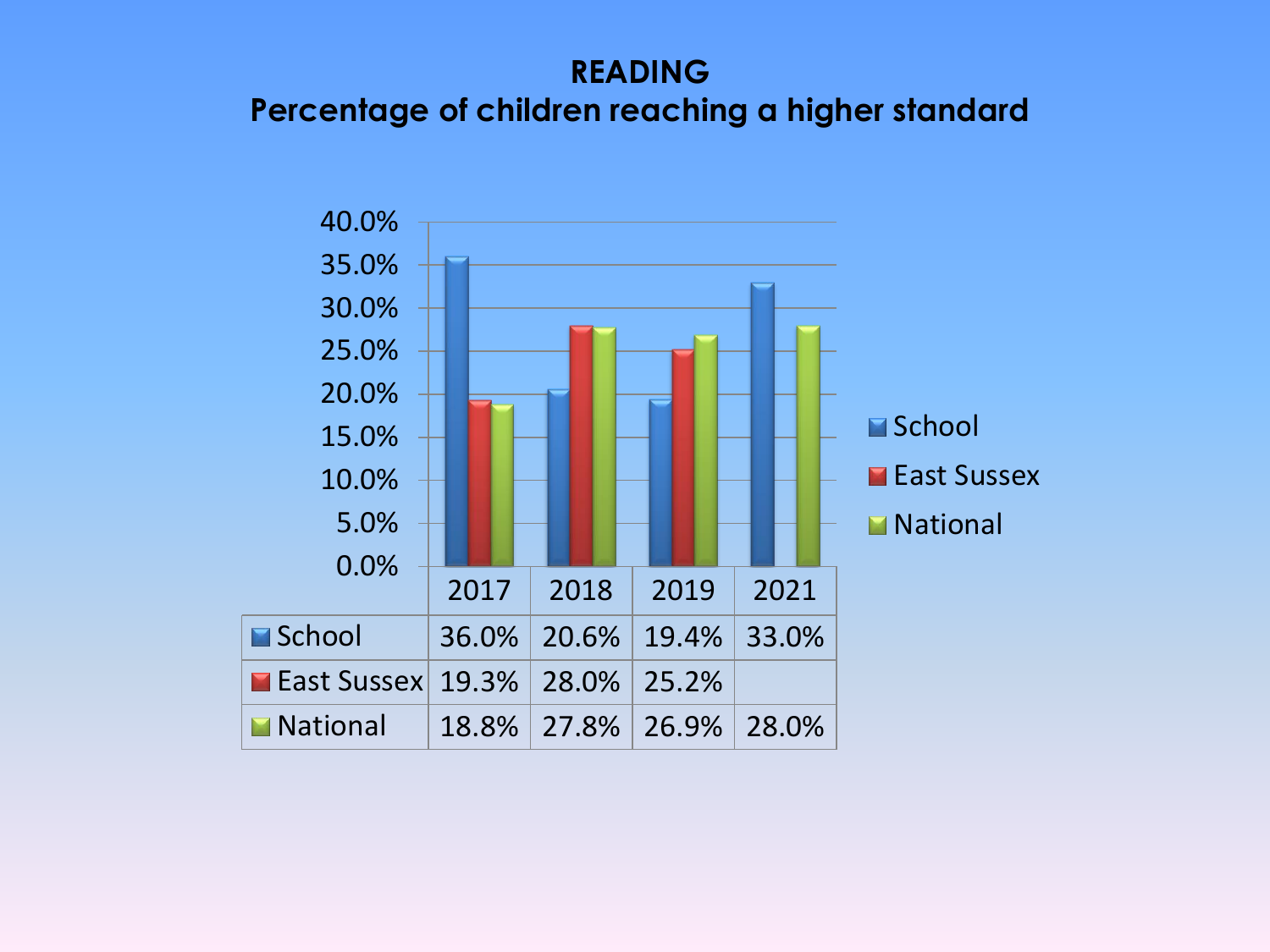# **READING Average Scaled Score**

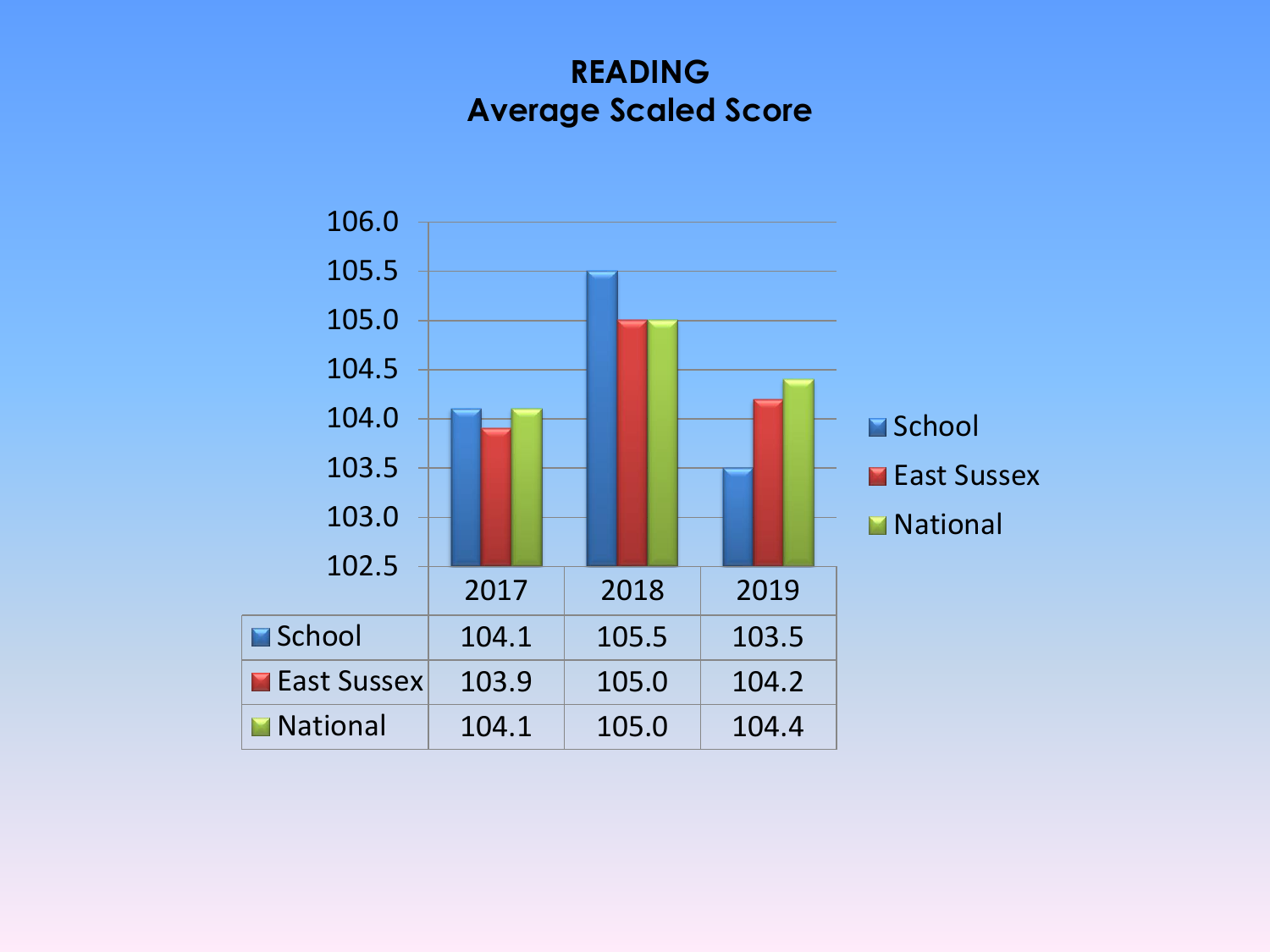### **WRITING Percentage of children working at the expected standard or above.**

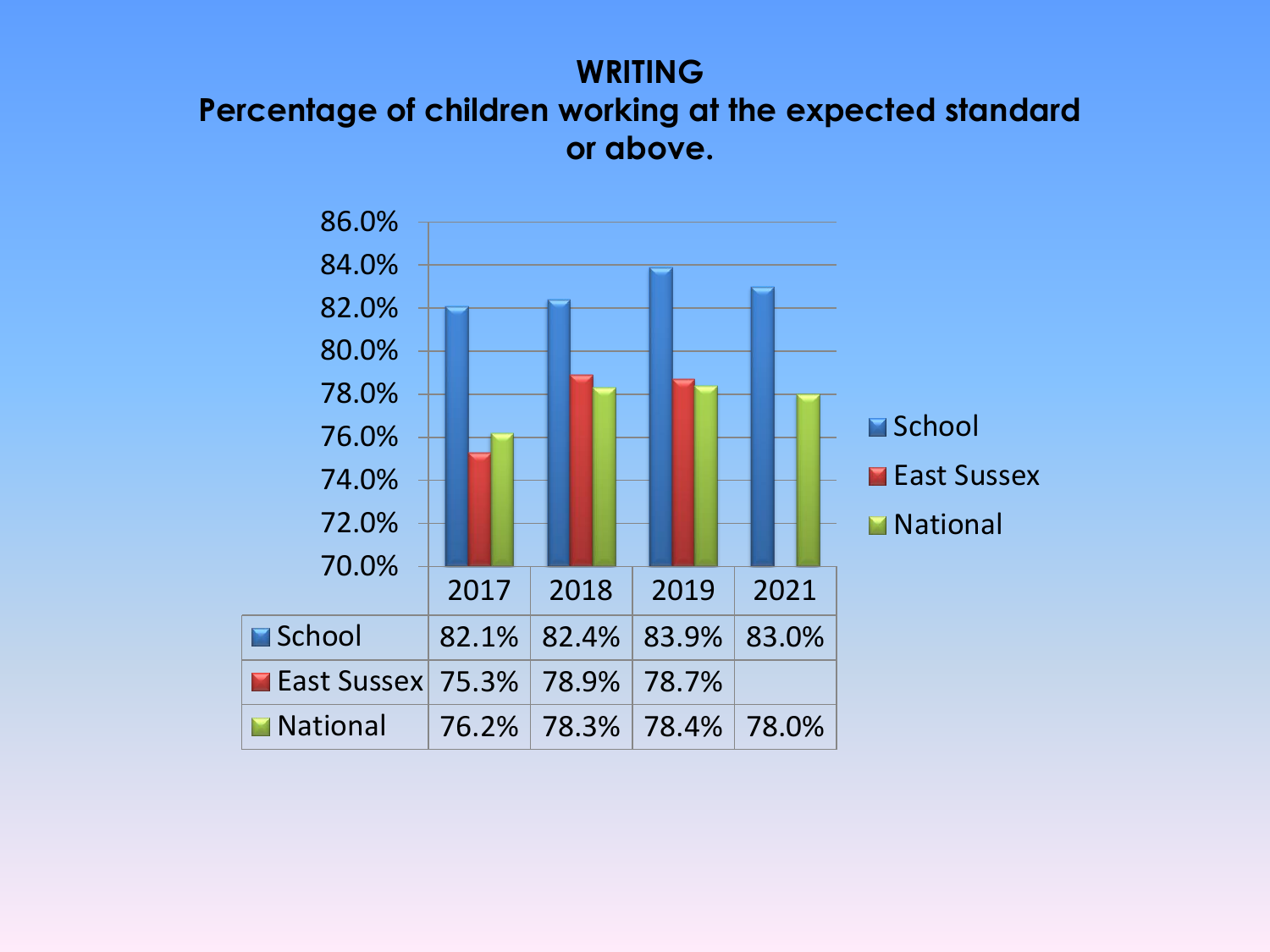# **WRITING Percentage of children reaching a higher standard**

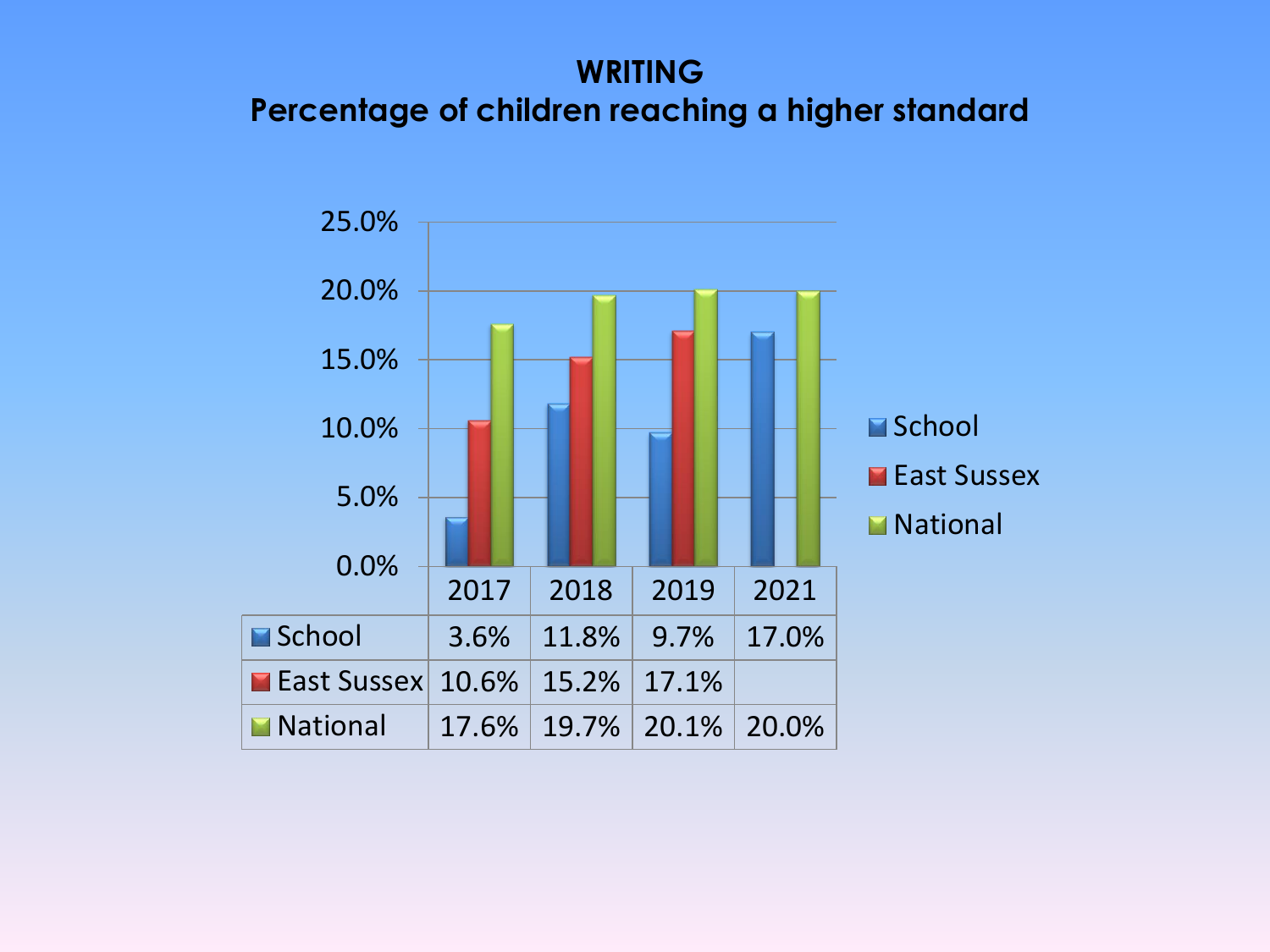### **MATHS Percentage of children working at the expected standard or above.**

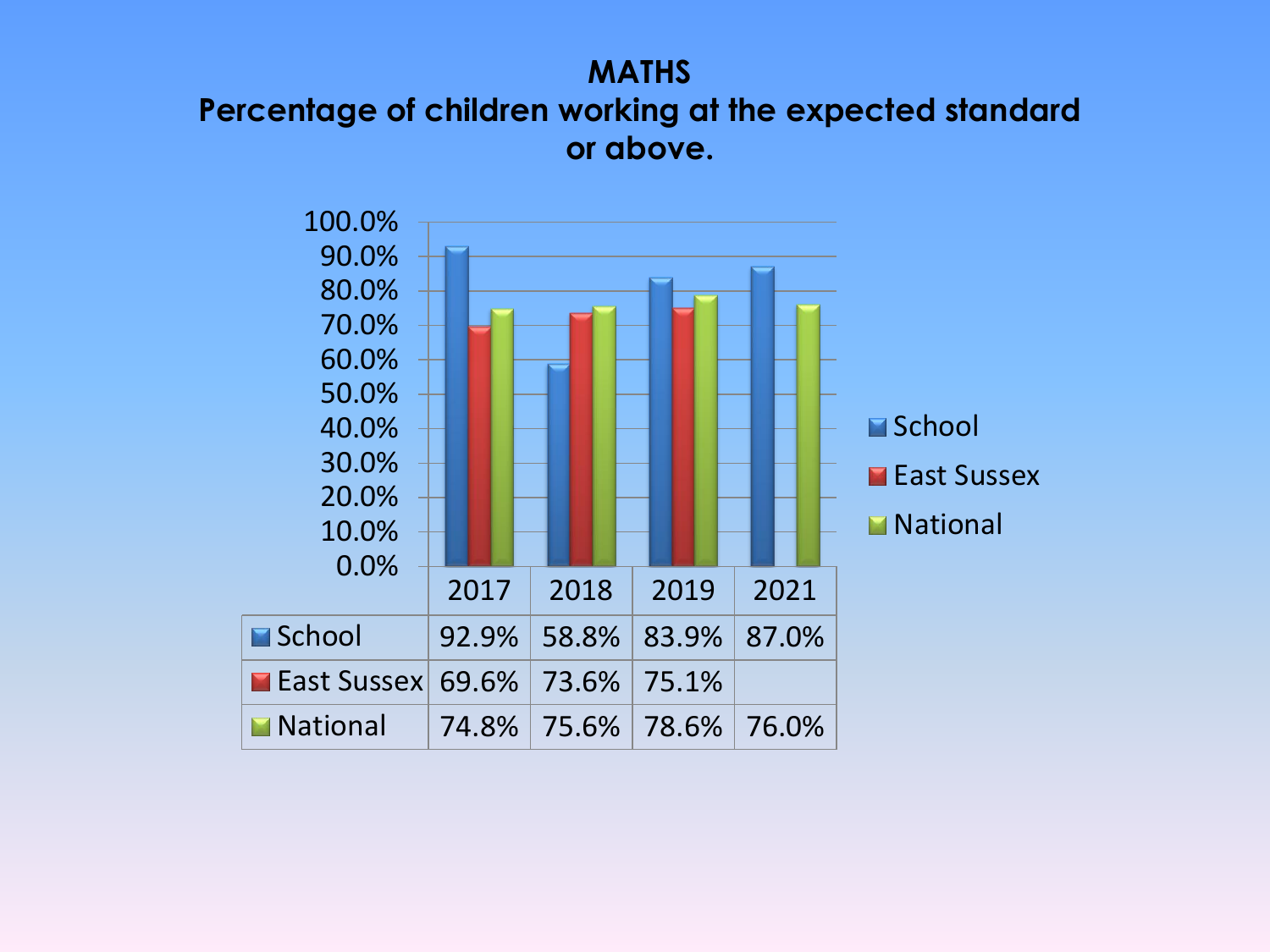## **MATHS Percentage of children reaching a higher standard**

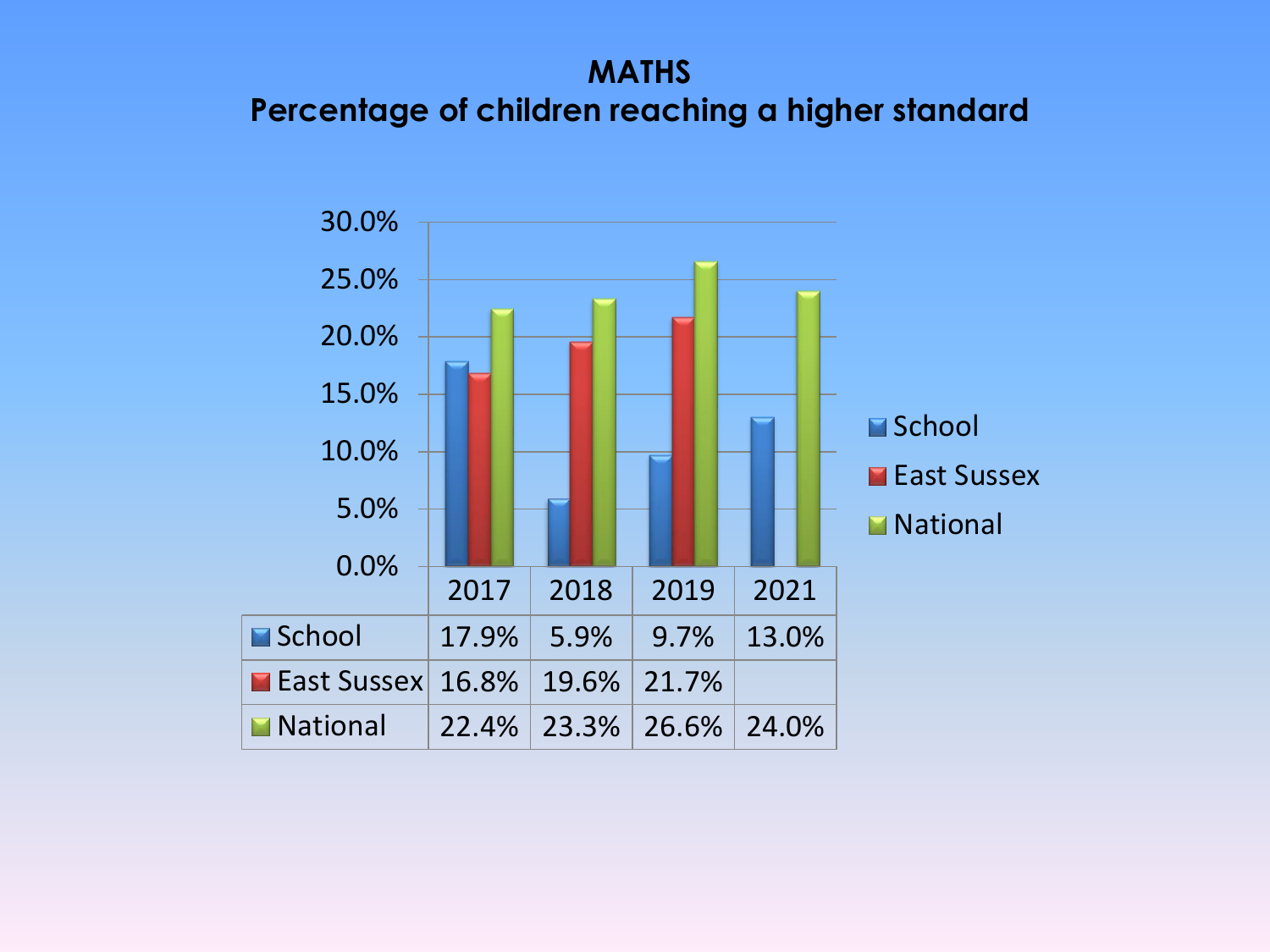### **MATHS Average Scaled Score**

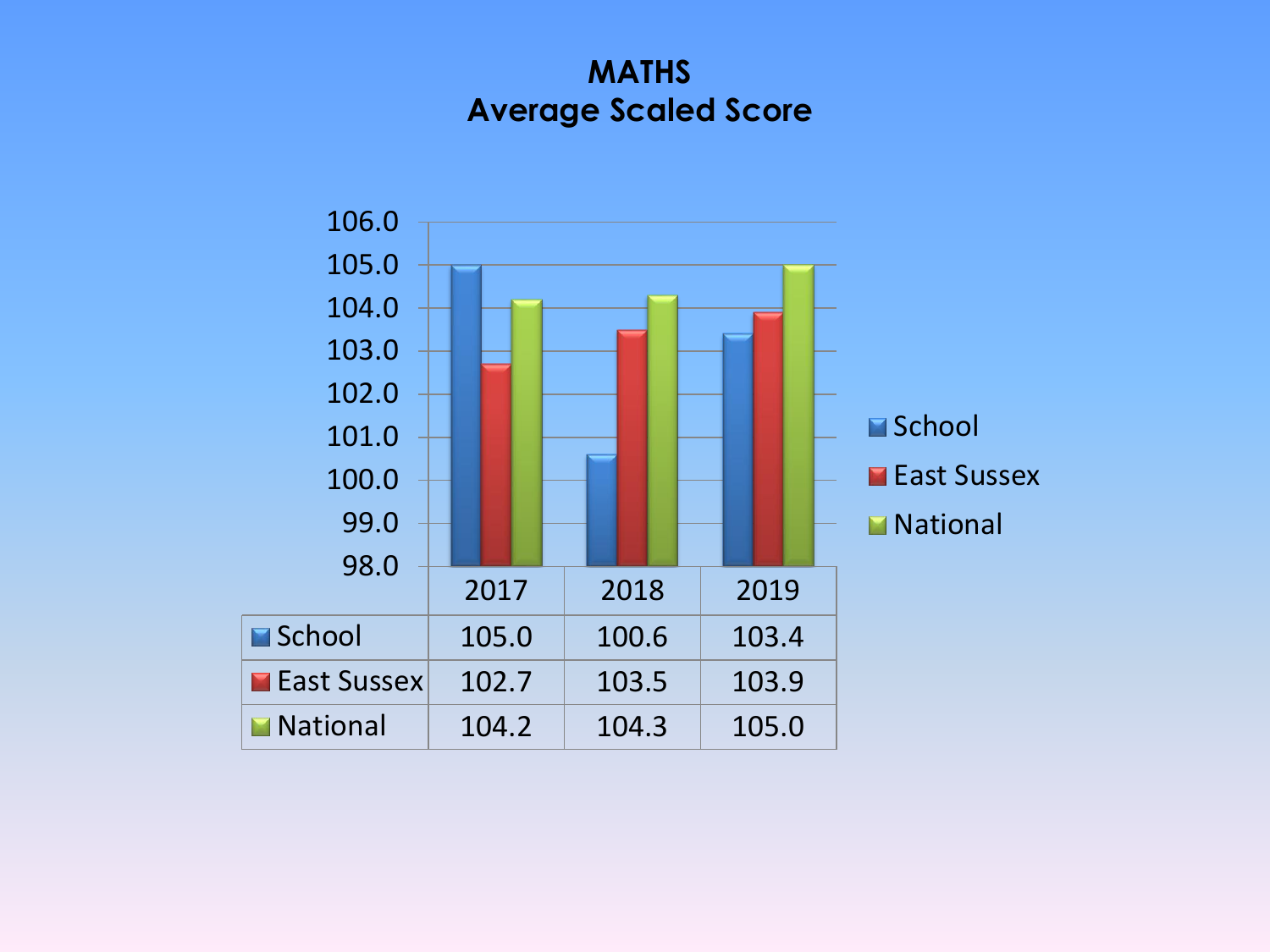### **READING, WRITING & MATHS Percentage of children working at the expected standard or above.**

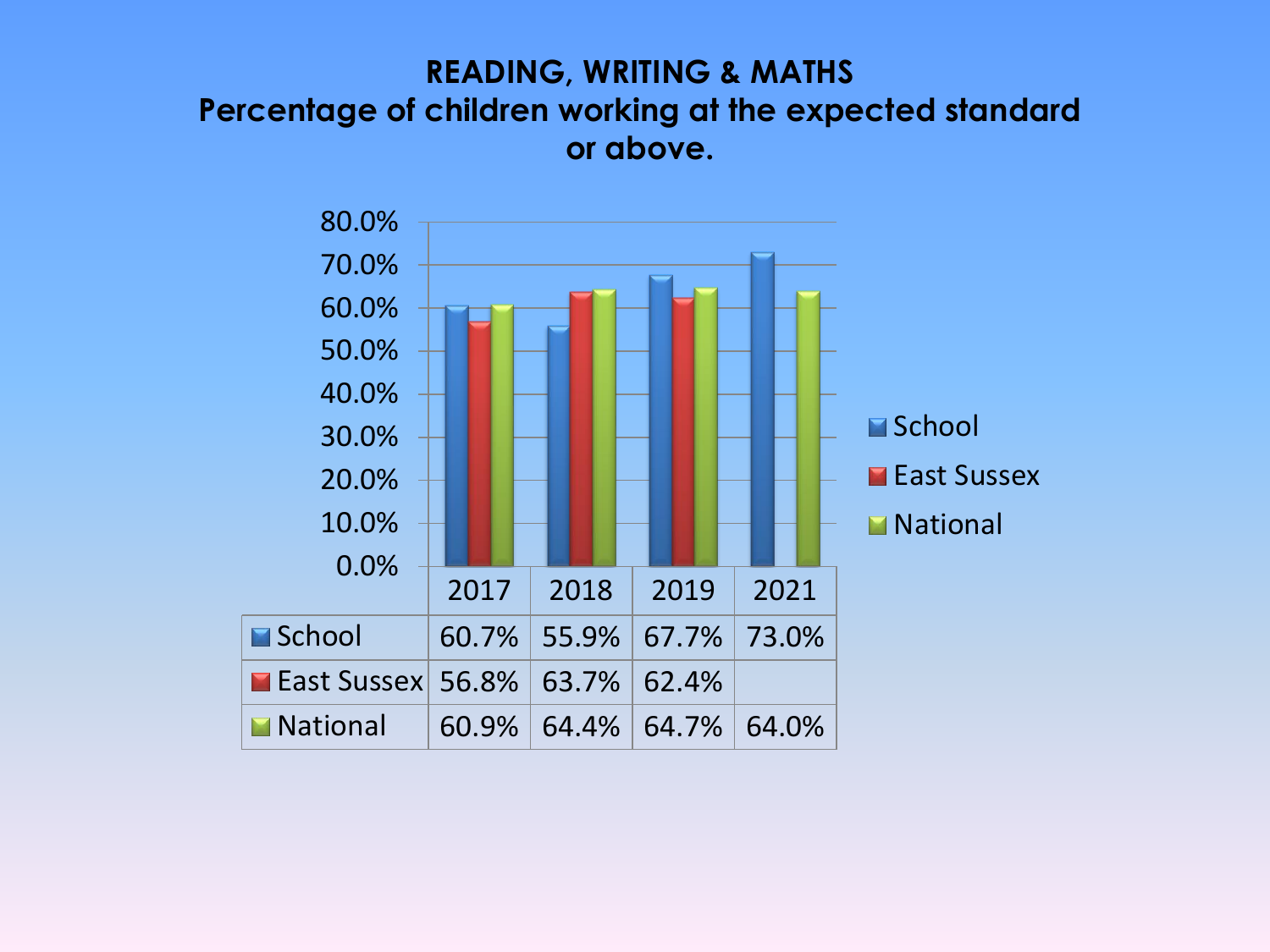### **READING,WRITING & MATHS Percentage of children reaching a higher standard**